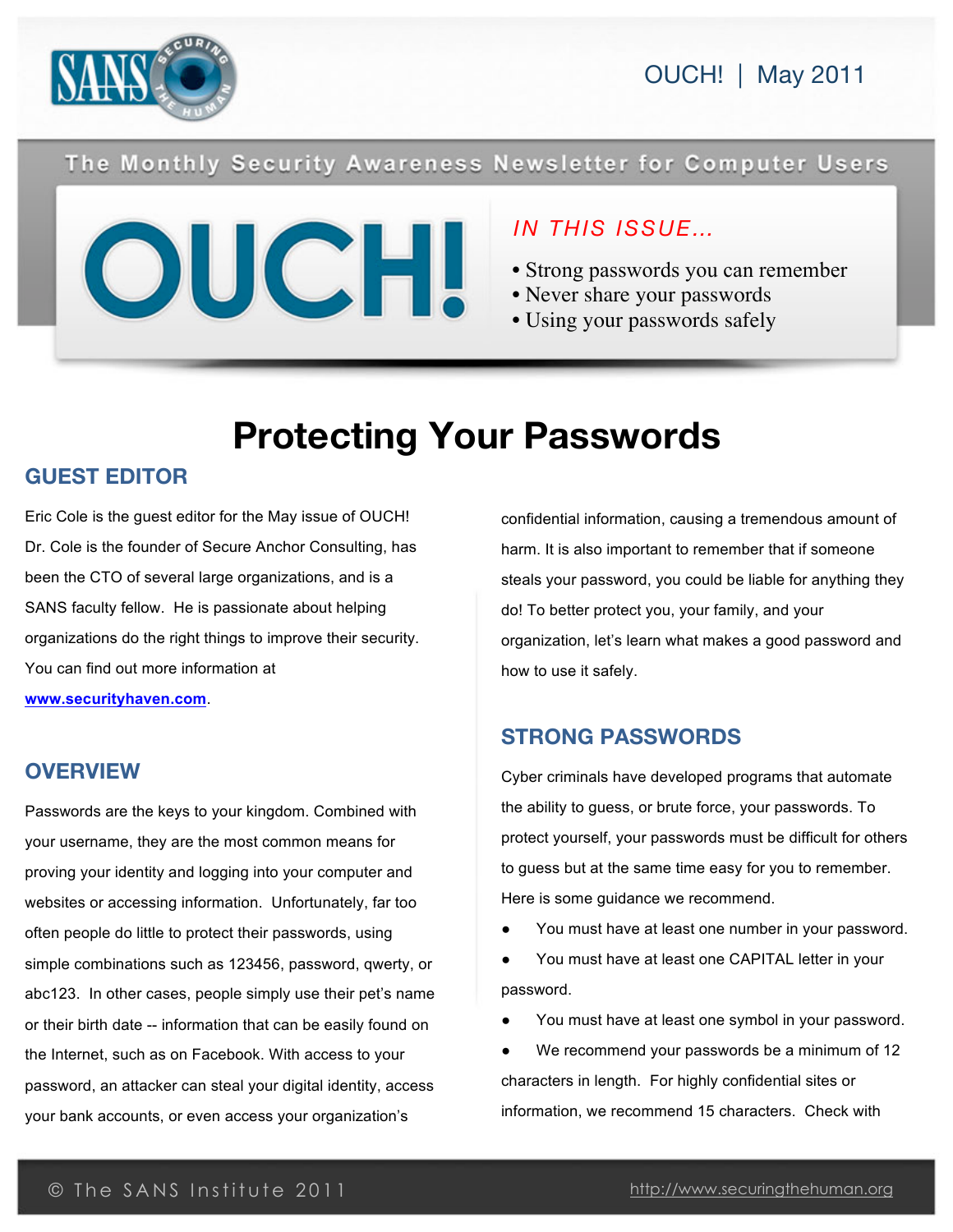## OUCH! | May 2011



## **Protecting Your Passwords**

your supervisor for specific policies your organization may have about passwords.

At first glance this approach looks very difficult. However, by using the first letter of each word in a sentence, it becomes much easier to remember: For example, the sentence below may be very simple for you to remember:

#### *My 2nd son was born at Boston Hospital at 6:30pm*

However, we can use that sentence to create the password you see here.

### **M2swb@BH@6:30pm**

What we did was simply use the first letter from each word. We capitalized some of these letters. In addition, we replaced the word "at" with the symbol "@." Finally, we included the time at the end. This is a long, complex password that will be very difficult to guess but simple to remember.

#### **PROTECTING YOUR PASSWORDS**

Keep in mind that just having strong passwords is not enough. It does not matter if you have the most complex passwords in the world; failing to take the following steps can result in your passwords being compromised:

*The key to protecting your passwords is to use strong passwords that are hard to guess, never share them with anyone, and be careful how you use them.*



1. Do not get hacked! One of the most common ways for cyber criminals to steal your password is to infect your computer. Once your machine is compromised, bad guys will install specialized malware on it that captures all of your keystrokes, including any usernames and passwords to online banks. When you log in to your bank, your information is automatically stolen and forwarded to the cyber criminals. These individuals can then access your bank account pretending to be you and literally steal all of your money. To protect yourself, make sure your computer is actively protected. This means making sure automatic updating is enabled and you have the latest anti-virus.